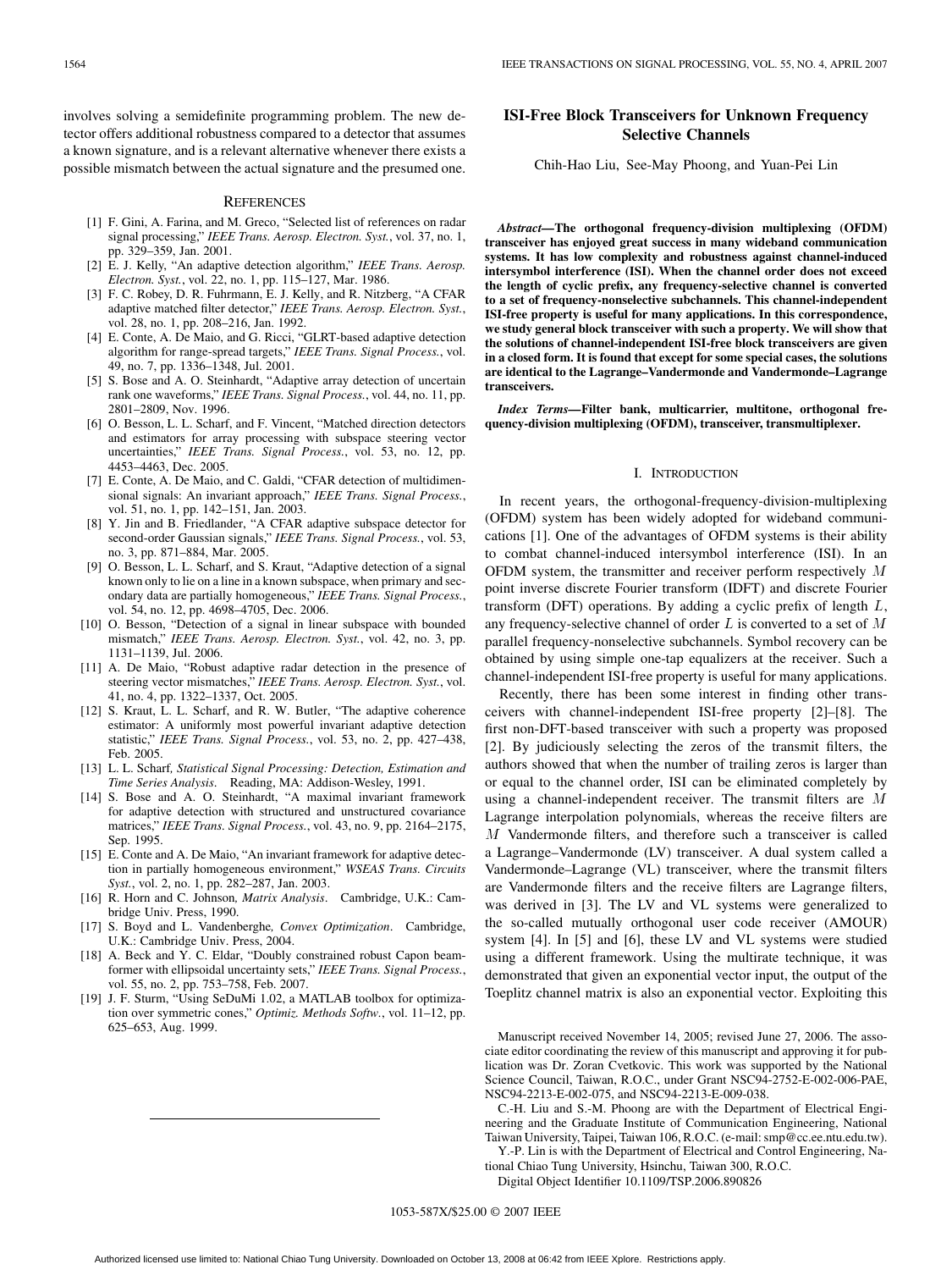<span id="page-1-0"></span>

Fig. 1. Block transceiver.

property, the channel-independent LV and VL systems were derived. In [\[7\],](#page-0-0) the authors extended the idea of channel-independent ISI-free transceivers to the case where the filter length can be longer than the block size. It was showed that for cyclic prefixed systems where the redundant samples are added in the form of cyclic prefix at the transmitter, the only channel-independent ISI-free transceiver is the OFDM system with possibly a different diagonal scaling matrix. In [\[8\],](#page-0-0) using a filter bank formulation, the authors derived the necessary and sufficient conditions for channel-independent ISI-free filter bank transceivers. However, the solutions to these necessary and sufficient conditions are not tractable, and the filters are optimized so that the signal-to-interference ratio (SIR) is maximized. Another technique for combating the channel ISI is to use the polynomial ambiguity resistant modulated codes (PAMRC) [\[9\]–\[11\].](#page-0-0) It was shown that by incorporating the PAMRC, we can blindly identify the input signal without knowing the channel.

In this correspondence, we focus on the block transmission scheme shown in Fig. 1. In a block transmission system, the transmit and receive matrices F and H are memoryless matrices (constant matrices independent of  $z$ ). Under the assumption that the first column of  $\bf H$ is not a zero vector, we will derive the most general channel-independent ISI-free transceiver. The solution is given in a closed form. It is found that except for some special cases, the solution is the LV system. Using a similar approach, we can also derive the transceiver under the assumption that the last row of  $\bf{F}$  is not zero. The solution is also given in a closed form, and except for some special cases, the solution is the VL system.

### II. PROBLEM FORMULATION

Consider Fig. 1, where a block transceiver is shown. The input vector  $\mathbf{x}(n)$  and the output vector  $\mathbf{y}(n)$  are  $M \times 1$  vectors. The matrices **F** and **H** are, respectively,  $N \times M$  and  $M \times N$ . To avoid the degenerated case of scalar system, we assume  $M \geq 2$ . In this correspondence, we assume that the channel does not vary during the transmission of one data block so that it can be modelled as an linear time-invariant (LTI) system. We will further assume that the channel is finite impulse response (FIR) with an order less than or equal to  $L$ , as follows:

$$
C(z) = c_0 + c_1 z^{-1} + \dots + c_L z^{-L}.
$$
 (1)

As we focus only on the ISI-free solution, the channel noise  $q(n)$  does not affect our solution. For convenience, we set  $q(n)=0$  in the rest of the correspondence. The transceiver is ISI free for unknown channels if for any  $C(z)$  of the form (1), the output is related to the input by

$$
\mathbf{y}(n) = \mathbf{\Lambda} \mathbf{x}(n) \tag{2}
$$

for some  $M \times M$  diagonal matrix  $\Lambda$ . Transceivers possessing such a property are said to be *channel-independent ISI free*. The orthogonality

of data is not affected by any LTI channel, provided that the channel order does not exceed L. Any frequency-selective channel of order L is converted into a set of  $M$  parallel frequency nonselective subchannels. In this case, zero-forcing solution can be obtained using a set of M scalar multipliers known as the frequency-domain equalizers at the end of the receiver. The OFDM system is an example of channel-independent ISI-free transceivers. In the following, we will find the necessary and sufficient conditions on  $\bf{F}$  and  $\bf{H}$  so that (2) is satisfied for any  $C(z)$  of the form (1).

First note that if  $N < M$  or rank(F)  $< M$ , we can never fully recover the input vector  $\mathbf{x}(n)$  no matter what the channel  $C(z)$  is. Thus, we will assume that  $N \geq M$  and rank( $\mathbf{F}$ )  $\geq M$ . Furthermore, one can show that if the transceiver is ISI free for any  $C(z)$ ; then,  $N > L$  (in fact, we will show that  $N \geq M + L$  in [Section III](#page-2-0)). When  $N > L$ , the input vector  $\mathbf{x}(n)$  and the output vector  $\mathbf{y}(n)$  are related as

$$
\mathbf{y}(n) = \mathbf{H}\mathbf{C}_0 \mathbf{F}\mathbf{x}(n) + \mathbf{H}\mathbf{C}_1 \mathbf{F}\mathbf{x}(n-1)
$$

where the  $N \times N$  matrix  $\mathbf{C}_0$  is a lower triangular Toeplitz matrix whose first column is given by  $[c_0 \ c_1 \ \ldots \ c_L \ 0 \ \ldots \ 0]^T$  and the  $N \times N$  by matrix  $C_1$  is an upper triangular Toeplitz matrix whose first row is given by  $[0 \ldots 0 \, c_L \ldots c_1]$ . The ISI-free conditions become

$$
\mathbf{H}\mathbf{C}_0\mathbf{F}=\mathbf{\Lambda},\quad \mathbf{H}\mathbf{C}_1\mathbf{F}=\mathbf{0}_M.
$$

For  $0 \le i \le N - 1$ , define two sets of  $N \times N$  matrices  $S_i$  and  $R_i$  as

$$
[\mathbf{S}_{i}]_{kj} = \begin{cases} 1, & k = j + i \\ 0, & \text{otherwise} \end{cases}
$$

$$
[\mathbf{R}_{i}]_{kj} = \begin{cases} 1, & j = k + N - i \\ 0, & \text{otherwise} \end{cases}.
$$

For example, when  $N = 4$ , we have

$$
\mathbf{S}_0 = \mathbf{I}_4, \quad \mathbf{S}_1 = \begin{bmatrix} 0 & 0 & 0 & 0 \\ 1 & 0 & 0 & 0 \\ 0 & 1 & 0 & 0 \\ 0 & 0 & 1 & 0 \end{bmatrix}
$$

$$
\mathbf{S}_2 = \begin{bmatrix} 0 & 0 & 0 & 0 \\ 0 & 0 & 0 & 0 \\ 0 & 0 & 0 & 0 \\ 1 & 0 & 0 & 0 \\ 0 & 1 & 0 & 0 \end{bmatrix}
$$

$$
\mathbf{S}_3 = \begin{bmatrix} 0 & 0 & 0 & 0 \\ 0 & 0 & 0 & 0 \\ 0 & 0 & 0 & 0 \\ 1 & 0 & 0 & 0 \\ 0 & 0 & 0 & 0 \end{bmatrix}
$$

$$
\mathbf{R}_0 = \mathbf{0}_4, \quad \mathbf{R}_1 = \begin{bmatrix} 0 & 0 & 0 & 1 \\ 0 & 0 & 0 & 0 \\ 0 & 0 & 0 & 0 \\ 0 & 0 & 0 & 0 \\ 0 & 0 & 0 & 0 \end{bmatrix}
$$

$$
\mathbf{R}_2 = \begin{bmatrix} 0 & 0 & 1 & 0 \\ 0 & 0 & 0 & 1 \\ 0 & 0 & 0 & 0 \\ 0 & 0 & 0 & 0 \end{bmatrix}
$$

$$
\mathbf{R}_3 = \begin{bmatrix} 0 & 1 & 0 & 0 \\ 0 & 0 & 1 & 0 \\ 0 & 0 & 0 & 1 \\ 0 & 0 & 0 & 0 \end{bmatrix}
$$

: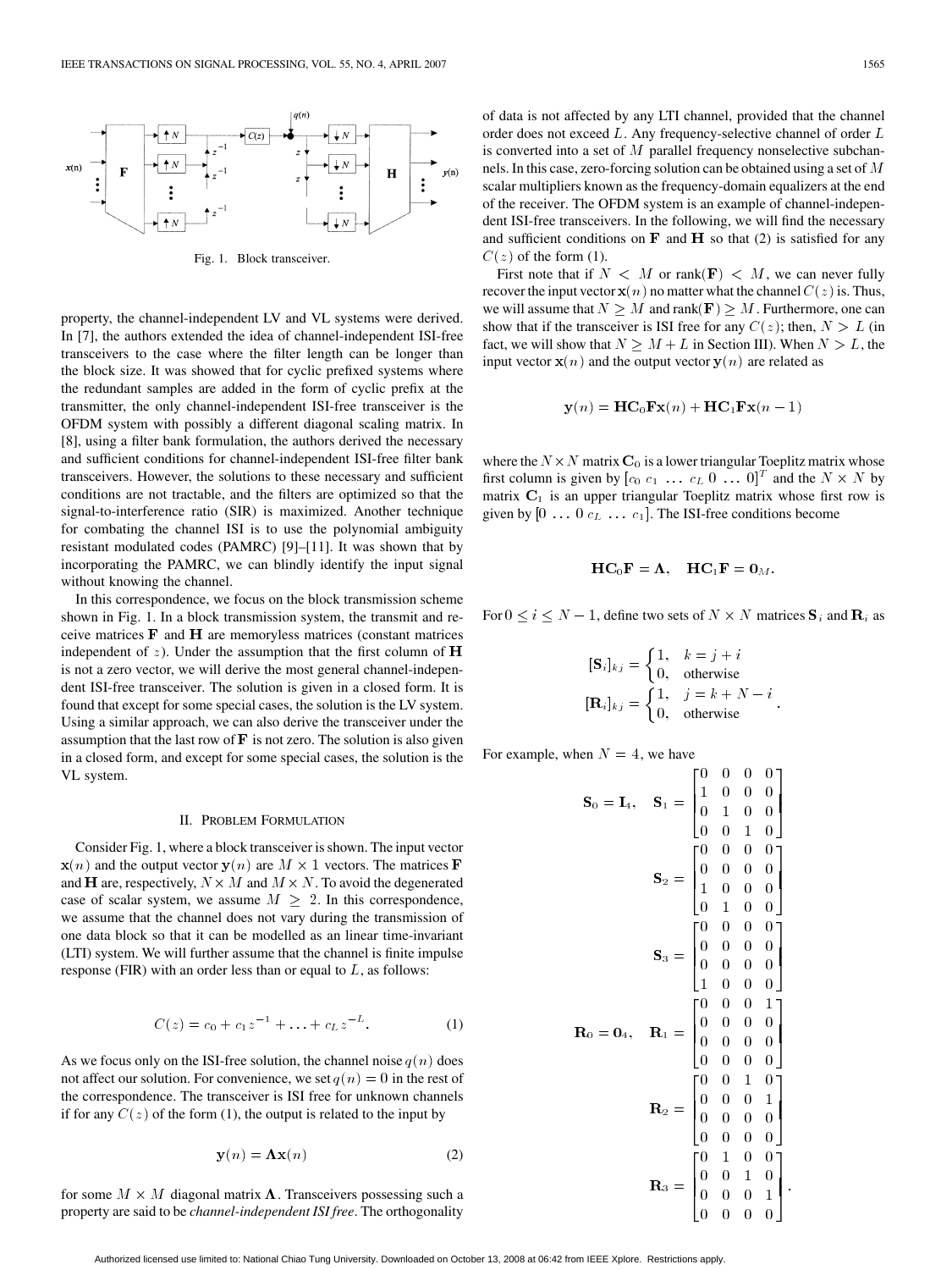<span id="page-2-0"></span>Multiplication with these matrices only involves simple row or column operations. To be more specific, we have<br>  $[\mathbf{a}_0 \ \mathbf{a}_1 \ \dots \ \mathbf{a}_{N-1}] \mathbf{S}_i = [\mathbf{a}_i \ \mathbf{a}_{i+1} \ \dots \ \mathbf{a}_{N-1} \ \mathbf{0} \ \dots \ \mathbf{0}]$ 

$$
\begin{bmatrix}\n\mathbf{a}_{0} \mathbf{a}_{1} \dots \mathbf{a}_{N-1}\n\end{bmatrix}\n\mathbf{S}_{i} = \begin{bmatrix}\n\mathbf{a}_{i} \mathbf{a}_{i+1} \dots \mathbf{a}_{N-1} \mathbf{0} \dots \mathbf{0} \\
\mathbf{b}_{0}^{T} \\
\vdots \\
\mathbf{b}_{N-1}^{T}\n\end{bmatrix}\n=\n\begin{bmatrix}\n\mathbf{b}_{N-i}^{T} \\
\vdots \\
\mathbf{b}_{N-1}^{T} \\
\vdots \\
\mathbf{0}^{T}\n\end{bmatrix}
$$

 $\begin{bmatrix} 0^T \end{bmatrix}$ <br>for any  $N \times N$  matrices  $[\mathbf{a}_0 \ \mathbf{a}_1 \ \dots \ \mathbf{a}_{N-1}]$  and  $[\mathbf{b}_0 \ \mathbf{b}_1 \ \dots \ \mathbf{b}_{N-1}]^T$ . These properties will be used later in the derivation of ISI-free block transceivers. Using  $S_i$  and  $R_i$ , we can rewrite the ISI-free conditions as

$$
\sum_{i=0}^{L} c_i \mathbf{H} \mathbf{S}_i \mathbf{F} = \mathbf{\Lambda}, \quad \sum_{i=1}^{L} c_i \mathbf{H} \mathbf{R}_i \mathbf{F} = \mathbf{0}.
$$

For a channel-independent ISI-free transceiver, the condition should be satisfied for arbitrary coefficients  $c_i$ . Therefore, the above conditions are equivalent to

$$
\mathbf{H}\mathbf{S}_{i}\mathbf{F} = \mathbf{\Lambda}_{i}, \quad \mathbf{H}\mathbf{R}_{i}\mathbf{F} = \mathbf{0}
$$
 (3)

for  $0 \le i \le L$  and for some diagonal matrices  $\Lambda_i$ . In the next section, we will find the transmit matrix  $\bf{F}$  and the receive matrix  $\bf{H}$  such that the above conditions are satisfied.

*Remarks:*

- 1. Note that the diagonal matrices  $\Lambda_i$  do not depend the channel impulse response  $c_i$ . If the transceiver<br>is an OFDM system, one can verify that the matrix<br> $\Lambda_i = \text{diag}[1 \ e^{-j2\pi i/M} \ \dots e^{-j2\pi (M-1)i/M}]$ . For any is an OFDM system, one can verify that the matrix  $\Lambda_i$  = diag[1  $e^{-j2\pi i/M}$   $e^{-j2\pi (M-1)i/M}$ ]. For any channel-independent ISI-free transceivers, the diagonal entries of the sum  $c_i \Lambda_i$  are the subchannel gains.
- 2. It is emphasized that the ISI-free condition in (3) does not guarantee symbol recovery. In fact, for any  $H$  and  $F$  that satisfy (3), one can find channel coefficients  $c_i$  so that one or more subchannel gains are equal to zero.
- 3. From [\[8\],](#page-0-0) it is known that when a transceiver satisfies the ISIfree conditions in (3), it is also ISI-free for both multiuser and multiple-input multiple-output (MIMO) transmissions, provided that the orders of all the transmission channels do not exceed  $L$ .

## III. CHANNEL-INDEPENDENT ISI-FREE BLOCK TRANSCEIVERS

In the following, we will derive the ISI-free solution under the assumption that the first column of  $H$  is not a zero vector. The following lemma is important for the derivation of the main result.

*Lemma 1:* Suppose the first column of **H** is not a zero vector. Then, the last  $L$  rows of the transmit matrix  $\bf{F}$  are zero.

*Proof:* As the first column of **H** is not a zero vector, it has at least one nonzero entry, say  $h_{i0} \neq 0$ . The condition  $\mathbf{HR}_{1}\mathbf{F} = \mathbf{0}$ implies that the last row of  $\bf{F}$  is a zero row. This fact and the condition  $HR_2F = 0$  imply that the last two rows of F are zero. Continuing the process, one can show that the last  $L$  rows of  $\bf{F}$  are zero rows.

In other words, the transmitter appends  $L$  zeros to every block of  $M$ data samples. Such a transmission scheme is also known as the zeropadding transmission. Using the above lemma, we see that the rank of the matrix **F** is smaller than  $N - L + 1$ . As the rank of **F** should be at least  $M$ , we have the following inequality:

$$
M \le \text{rank}(\mathbf{F}) < N - L + 1
$$

which implies that  $N \geq M + L$ . That is, the number of redundant samples should be at least  $L$ , the channel order. In what follows, we will show that ISI-free solution exists for the case of minimum redundancy  $N = M + L$ . For convenience, we define an  $M \times M$  matrix  $\hat{\mathbf{F}}$  and an  $N \times M$  matrix  $\hat{\mathbf{S}}_i$ , respectively, as

$$
\mathbf{F} = \begin{bmatrix} \hat{\mathbf{F}} \\ \mathbf{0} \end{bmatrix}, \quad \mathbf{S}_i = [\hat{\mathbf{S}}_i \quad \times].
$$

In other words,  $\bf{F}$  is obtained by deleting the last L rows of  $\bf{F}$ , and  $\hat{\mathbf{S}}_i$  is obtained by deleting the last L columns of  $\mathbf{S}_i$ . Then, the ISI-free condition in (3) reduces to  $\mathbf{H}\hat{\mathbf{S}}_i\hat{\mathbf{F}} = \mathbf{\Lambda}_i$ , for  $i = 0, 1, \dots, L$ . Note that the square matrix  $\hat{\mathbf{F}}$  is invertible, and let  $\hat{\mathbf{F}}^{-1} = \mathbf{G}.$ 

$$
\hat{\textbf{F}}^{-1} = \textbf{G}.
$$

Therefore, we can write  $\mathbf{H}\mathbf{S}_i = \Lambda_i\mathbf{G}$ . Looking at the kth row of these matrix equations for  $0 \le i \le L$ , we have<br> $\begin{bmatrix} h_{k,0} & h_{k,1} & \cdots & h_{k,M-1} \end{bmatrix}$ 

$$
\begin{bmatrix}\nh_{k,0} & h_{k,1} & \cdots & h_{k,M-1} \\
h_{k,1} & h_{k,2} & \cdots & h_{k,M} \\
\vdots & \vdots & \ddots & \vdots \\
h_{k,L} & h_{k,L+1} & \cdots & h_{k,L+M-1}\n\end{bmatrix}
$$
\n
$$
= \begin{bmatrix}\n\lambda_{k,0} & 0 & \cdots & 0 \\
0 & \lambda_{k,1} & \cdots & 0 \\
\vdots & \vdots & \ddots & \vdots \\
0 & \cdots & 0 & \lambda_{k,L}\n\end{bmatrix}\n\begin{bmatrix}\ng_{k,0} & g_{k,1} & \cdots & g_{k,M-1} \\
g_{k,0} & g_{k,1} & \cdots & g_{k,M-1} \\
\vdots & \vdots & \ddots & \vdots \\
g_{k,0} & g_{k,1} & \cdots & g_{k,M-1}\n\end{bmatrix} (4)
$$

where  $\lambda_{k,i}$  is the kth diagonal entry of  $\Lambda_i$ . First note that  $\lambda_{k,i}$  should be nonzero for at least one *i*; otherwise  $h_{k,i} = 0$  for  $0 \le i \le M + L - 1$ . That is, the  $k$  row of  $H$  is a zero row; the symbol transmitted through the kth subchannel can never be recovered no matter what the channel  $C(z)$  is. Using this fact, we can prove the following lemma (see the [Appendix](#page-3-0) for a proof).

*Lemma 2:* Consider (4). The solutions  $h_{k,i}$  and  $g_{k,i}$  are either of the form

$$
[h_{k,0} h_{k,1} \dots h_{k,N-1}]
$$
  
=  $h_{k,N-1}[0 \dots 0 1]$ , for some nonzero  $h_{k,N-1}$  (5)  

$$
[g_{k,0} g_{k,1} \dots g_{k,M-1}]
$$
  
=  $g_{k,M-1}[0 \dots 0 1]$ , for some nonzero  $g_{k,M-1}$  (6)

$$
= g_{k,M-1}[0 \ldots 0 1], \text{ for some nonzero } g_{k,M-1} \qquad (6)
$$

or they have the form  
\n
$$
[h_{k,0} h_{k,1} \dots h_{k,N-1}]
$$
\n
$$
= h_{k,0} \left[ 1 \rho_k \rho_k^2 \dots \rho_k^{N-1} \right], \text{ for some nonzero } h_{k,0} \qquad (7)
$$
\n
$$
[g_{k,0} g_{k,1} \dots g_{k,M-1}]
$$

$$
= n_{k,0} \left[1 \rho_k \rho_k \dots \rho_k \right], \text{ for some nonzero } n_{k,0} \quad (1)
$$
  

$$
g_{k,0} g_{k,1} \dots g_{k,M-1}
$$
  

$$
= g_{k,0} \left[1 \rho_k \rho_k^2 \dots \rho_k^{M-1}\right], \text{ for some nonzero } g_{k,0}. \quad (8)
$$

Note that both the receive matrix **H** and the transmit matrix  $\hat{\mathbf{F}} =$  $G^{-1}$  are independent of the channel coefficients  $c_i$ . Because the ranks of H and G are  $M$ ,  $h_{k,i}$ , and  $g_{k,i}$  can have the form shown in (5) and (6) for at most one k. In fact, if one is allowed to choose  $\rho = +\infty$ , then (7) and (8) reduce as (5) and (6), respectively. To see this, let us<br>rewrite (7) and (8), respectively, as<br> $[h_{k,0} h_{k,1} \dots h_{k,N-1}] = h_{k,N-1} \left[ \rho_k^{-N+1} \dots \rho_k^{-1} 1 \right]$ rewrite (7) and (8), respectively, as<br>  $[h_{k,0} h_{k,1} \dots h_{k,N-1}] = h_{k,N-1} \left[ \rho_k^{-N+1} \right]$ 

$$
[h_{k,0} h_{k,1} \dots h_{k,N-1}] = h_{k,N-1} \left[ \rho_k^{-N+1} \dots \rho_k^{-1} 1 \right]
$$
  

$$
[g_{k,0} g_{k,1} \dots g_{k,M-1}] = g_{k,M-1} \left[ \rho_k^{-M+1} \dots \rho_k^{-1} 1 \right].
$$